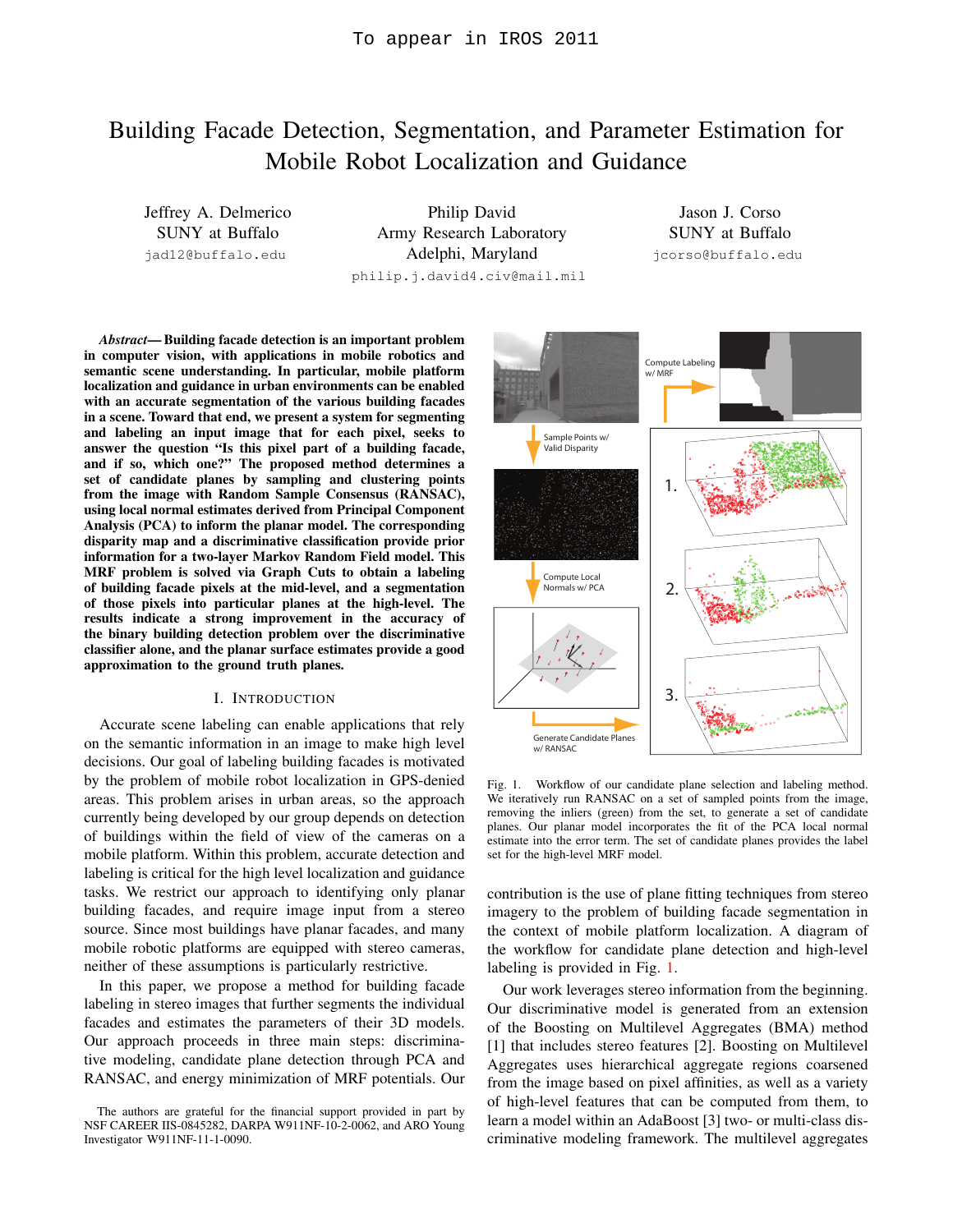exploit the propensity of these coarsened regions to adhere to object boundaries, which in addition to the expanded feature set, offer less polluted statistics than patch-based features, which may violate those boundaries. Since many mobile robot platforms are equipped with stereo cameras, and can thus compute a disparity map for their field of view, our approach of using statistical features of the disparity map is a natural extension of the BMA approach given our intended platform. Since buildings tend to have planar surfaces on their exteriors, we use the stereo features to exploit the property that planes can be represented as linear functions in disparity space and thus have constant spatial gradients [4]. We use the discriminative classification probability as a prior for inference of facade labeling.

In order to associate each building pixel with a particular facade, we must have a set of candidate planes from which to infer the best fit. We generate these planes by sampling the image and performing Principal Component Analysis (PCA) on each local neighborhood to approximate the local surface normal at the sampled points. We then cluster those points by iteratively using Random Sample Consensus (RANSAC) [5] to find subsets which fit the same plane model and have similar local normal orientations. From these clusters of points, we are able to estimate the parameters of the primary planes in the image.

We then incorporate both of these sources of information into a Bayesian inference framework using a two-layer Markov Random Field (MRF). We represent the mid-level MRF as an Ising model, a layer of binary hidden variables representing the answer to the question "Is this pixel part of a building facade?" This layer uses the discriminative classification probability as a prior, and effectively smooths the discriminative classification into coherent regions. The high-level representation is a Potts model, where each hidden variable represents the labeling of the associated pixel with one of the candidate planes, or with no plane if it is not part of a building. For each pixel, we consider its image coordinates and disparity value, and evaluate the fitness of each candidate plane to that pixel, and incorporate it into the energy of labeling that pixel as a part of that plane. A more in-depth discussion of these methods can be found in Section II-B.

We use the Graph Cuts energy minimization method [6] to compute minimum energy labelings for both levels of our MRF model.

In principle our approach is modular, in that for each of the three phases (modeling, candidate plane detection, and labeling), a different method that produces the same type of output (probability map, candidate plane set, facade segmentation, respectively) could be substituted. However, the specific techniques we have developed have been motivated by the features of this specific problem.

# *A. Related Work*

Building facade detection and segmentation have been and continue to be well-studied problems. Many recent papers in the literature have focused on segmentation of building facades for use in 3D model reconstruction, especially in the context architectural modeling or geo-spatial mapping applications such as Google Earth. Korah and Rasmussen use texture and other *a priori* knowledge to segment building facades, among other facade-related tasks [7]. Wendel et al. use intensity profiles to find repetitive structures in coherent regions of the image in order to segment and separate different facades [8]. Hernández and Marcotegui employ horizontal and vertical color gradients, again leveraging repetitive structures, to segment individual facades from blocks of contiguous buildings in an urban environment [9].

Several other methods utilize vanishing points for planar surface detection. David identifies vanishing points in a monocular image by grouping line segments with RANSAC and then determining plane support points by the intersection of the segments which point toward orthogonal vanishing point ultimately clustering them to extract the planes of the facade [10]. Bauer et al. implement a system for building facade detection using vanishing point analysis in conjunction with 3D point clouds obtained by corresponding a sweep of images with known orientations [11]. Lee et al. use a line clustering-based approach, which incorporates aerial imagery, vanishing points, and other projective geometry cues to extract building facade textures from ground-level images, again toward 3D architectural models reconstruction [12].

Our work draws on the contributions of Wang et al., whose facade detection method using PCA and RANSAC with LiDAR data inspired our approach with stereo images [13]. Perhaps the approach most similar in spirit to ours is that of Gallup et al. [14], who also use an iterative method for generating candidate plane models using RANSAC, and also solve the labeling problem using graph cuts [6]. However, their approach relies on multiview stereo data and leverages photoconsistency constraints in their MRF model, whereas we perform segmentation with only single stereo images. In addition, on a fundamental level their method involves finding many planes that fit locally, and stitching them together, whereas we aim to extract our planar models from the global data set, without an explicit restriction on locality. We present quantitative results on the accuracy of our planar modeling as well.

Although many of these results are directed toward 3D model reconstruction, some other work using unrelated techniques has been focused toward our intended application of vision-based navigation, namely [10], [15], [16], [17]. Additionally, our work is focused on retrieval of the estimated plane parameters, as implemented in the planar surface model of [4], and not on 3D model reconstruction.

## II. METHODS

# *A. BMA+Disparity Classifier*

Based on the work in [2], we model building facade features using the Boosting on Multilevel Aggregates (BMA) [1] method, with the extension to stereo features. In principle, any classifier could be used for this step, so long as it could produce a probability map for binary classification in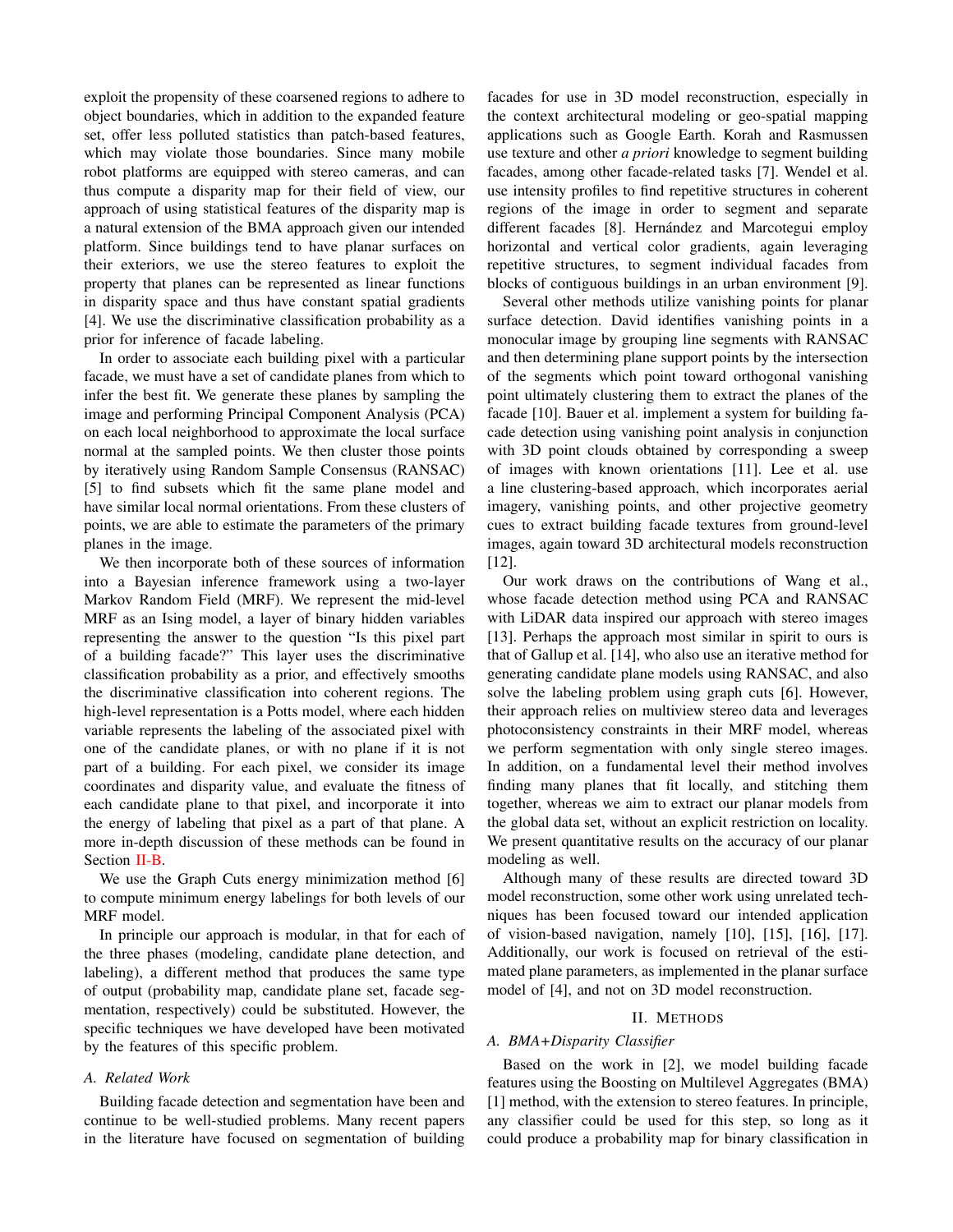

Fig. 2. Several examples of probability maps to be used as priors for our MRF. For each example, they are (L to R) the original image, by standard BMA, and by BMA+Disparity.

identifying building pixels. We choose the BMA+Disparity method because of its superior performance to standard AdaBoost, as well as to BMA without the addition of stereo features (See Fig. 2).

# *B. Plane Parameters*

Throughout this discussion, we assume that we have stereo images which are rectified, but since we do not aim for full 3D reconstruction, for the purposes of the following derivation the camera's calibration parameters are left as unknown constants. We can determine the surface normal parameters up to a constant that describes the camera parameters, and since that constant will be the same across all candidate planes, we can use the computed surface normals to differentiate between planes. Known camera parameters would enable recovery of the surface normal parameters in world coordinates.

A plane in 3D space can be represented by the equation:

$$
ax + by + cz = d \tag{1}
$$

and for non-zero depth, z, this can be rewritten as:

$$
a\frac{x}{z} + b\frac{y}{z} + c = \frac{d}{z}
$$
 (2)

We can map this expression to image coordinates by the identities  $u = f \cdot \frac{x}{z}$  and  $v = f \cdot \frac{y}{z}$ , where f is the focal length of the camera. We can also incorporate the relationship of the stereo disparity value at camera coordinate  $(u, v)$  to the depth, z, using the identity  $D(u, v) = \frac{f}{z}$ , where D is the disparity and  $B$  is the baseline of the stereo camera. Our plane equation becomes:

$$
a\frac{u}{f} + b\frac{v}{f} + c = \frac{d \cdot D(u, v)}{fB} \tag{3}
$$

which reduces to:

$$
\left(\frac{aB}{d}\right)u + \left(\frac{bB}{d}\right)v + \left(\frac{cfB}{d}\right) = D(u,v) \tag{4}
$$

Although  $\mathbf{n} = (a, b, c)^T$  is the surface normal in world coordinates, for our purposes we can seek to determine the following modified plane parameters  $\mathbf{n}' = (a', b', c')$ , where:

$$
a' = \frac{a}{d}a, b' = \frac{b}{d}, c' = \frac{cfB}{d}
$$
 (5)

such that

$$
\mathbf{n}' \cdot \begin{bmatrix} u \\ v \\ 1 \end{bmatrix} = a'u + b'v + c' = D(u, v) \tag{6}
$$

This new set of plane parameters relates the image coordinates and their corresponding disparity values by incorporating the constant but unknown camera parameters.

#### *C. Candidate Plane Detection*

We perform the second phase of our approach by iteratively using RANSAC to extract a set of points which fit a plane model in addition to having a local normal estimate which is consistent with the model. The extracted plane models become the set of candidate planes for our high-level MRF labeling.

*1) Local Normal Estimation:* Based on our assumption of rectilinear building facades, we can use Principal Component Analysis to determine a local normal to a point in disparity space as in [18]. We first construct the covariance matrix of the neighborhood around the point in question. To do this, we consider any points, in a  $5 \times 5$  window centered on our point  $p = (v, u, -D(u, v))$ , that have a valid disparity value. Here,  $u$  and  $v$  represent row and column indices, respectively. Note that stereo cameras that compute the disparity map with onboard processing in real-time often do not produce dense disparity maps. The pixels that are not matched in the left and right images or are at a distance beyond the usable range of the camera will be labeled with the maximum value for that disparity image, representing that the camera failed to compute the disparity at that pixel. Consequently, the neighborhood we use for PCA may be sparse. Other neighborhood sizes could be used, but we found that a 5×5 window provided good estimates while remaining local. We compute the centroid,  $\bar{p} = \frac{1}{N} \sum_{i=1}^{N} p_i$ , of the points  $\{p_i\}_{i=1...N}$  in the neighborhood with valid disparity, and calculate the  $3 \times 3$  covariance matrix with:

$$
W = \frac{1}{N} \sum_{i=1}^{N} (p_i - \bar{p}) \otimes (p_i - \bar{p})
$$
 (7)

where  $\otimes$  is the outer product. We then compute the eigenvalues of W, and the eigenvectors corresponding to the largest two eigenvalues indicate the directions of the primary directions on the local planar estimate. The eigenvector corresponding to the smallest eigenvalue thus indicates the direction of the local surface normal,  $n_{(u,v)}$ .

*2) RANSAC Plane Fitting:* We take a sample, S, of points from the image, which all have valid disparity values, and compute the local planar surface normal estimates by the aforementioned method. We then seek to fit a model to some subset of  $S$  of the form:

$$
\alpha v + \beta u + \epsilon(-D(u, v)) + \theta = 0 \tag{8}
$$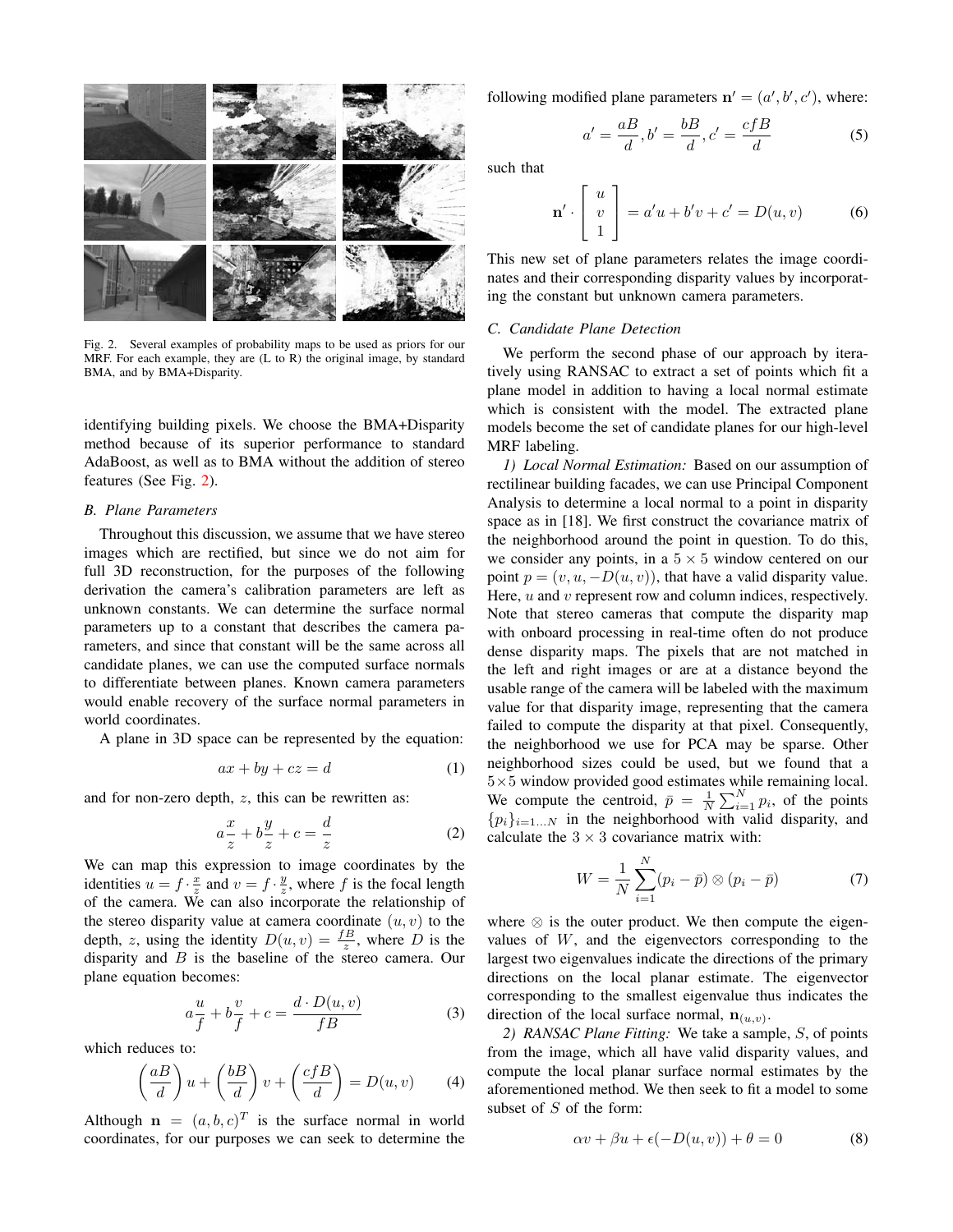where  $\tilde{\mathbf{n}} = \frac{1}{\epsilon}(\alpha, \beta, \theta)$  is the surface normal from Eq. (6). Since RANSAC finds the largest consensus set,  $P_{in}$ , that it can among S, we will fit the most well-supported plane first [5]. We then remove the inliers,  $S' = S \setminus P_{in}$ , and repeat this process iteratively, finding progressively less wellsupported planes, until a fixed percentage of the original S has been clustered into one of the extracted planes. In our experiments, we used a sample of 2000 points from the image, and concluded the plane extraction once 80% of the points had been clustered, or when RANSAC failed to find a consensus set among the remaining points. We also use a RANSAC noise standard deviation of  $\sigma_n = 5$ , representing the amount of Gaussian noise that is assumed on the positions of the inlier points.

Although we use RANSAC to fit a standard plane model, we use a modified error term in order to incorporate the information in the local normal estimates. Here, since our local normal estimate required the use of a three dimensional coordinate system  $(u, v, -D(u, v))$ , and produces a normal of that form, we must use a slightly different normal formulation of  $\mathbf{n}_m = (\alpha, \beta, \epsilon)$ . The standard measure of error for a plane model is the distance of a point from the plane:  $E_m = |\alpha v + \beta u + \epsilon(-D(u, v)) + \theta |$ , assuming  **is a unit vector. We compute another measure** of error,  $E_{norm}$ , the dot product of the model plane normal  $n_m$  and the local normal estimate  $n_{(u,v)}$ , which is the cosine of the dihedral angle between the two planes defined by those normals. If we take its magnitude, this metric varies from 0 to 1, with 1 representing normals which are perfectly aligned, and 0 representing a dihedral angle of 90°. Since the range of  $E$  depends on the properties of the image (resolution, disparity range), we combine these two metrics as follows:

$$
E = E_m(2 - E_{norm}) = E_m(2 - |\langle \mathbf{n}_m, \mathbf{n}_{(u,v)} \rangle|) \tag{9}
$$

such that the dihedral angle scales the error term from  $E_m$  to  $2E_m$ , depending on the consistency of the model and local normals.

## *D. MRF Model*

We model our problem in an energy minimization framework as a pair of coupled Markov Random Fields. Our midlevel representation seeks to infer the correct configuration of labels for the question "Is this pixel part of a building facade?" Based on this labeling, the high-level representation seeks to associate those pixels which have been positively assigned as building facade pixels to a particular candidate plane. Figure 3 shows a graphical representation of this MRF model. Our motivation for this design stems from the fact that these are related but distinct questions, and they are informed by different approaches to modeling buildings. The mid-level MRF represents an appearance-based model, while the high-level MRF represents a generative model for the planar facades.

*1) Mid-level Representation:* We want our energy function for the mid-level model to capture the confidence (probability) of our discriminative classification, and we want there to be a penalty whenever a pixel with a high confidence



Fig. 3. Our two-layer MRF model.

is mislabeled, but a smaller penalty for pixels with lower confidence in their a priori classification. We will use an Ising model to represent our mid-level MRF, where our labels  $x_s$ for  $s \in \lambda$ , our image lattice, come from the set  $\{-1, 1\}$ . We define a new variable  $b<sub>s</sub>$  to represent a mapping of the  $X_s \in \{-1, 1\}$  label to the set  $\{0, 1\}$  by the transformation  $b_s = \frac{X_s+1}{2}$ . For a particular configuration of labels l, we define our mid-level energy function as:

$$
E(l) = \sum_{s \in \lambda} [(1 - b_s)p(s) + b_s(1 - p(s))] - \gamma \sum_{s \sim t} x_s x_t \tag{10}
$$

where  $p(s)$  is the discriminative classification probability at s and  $\gamma$  is a constant weighting the unary and binary terms. The  $b<sub>s</sub>$  quantity in the unary term essentially switches between a penalty of  $p(s)$  if the label at s is set to  $-1$ , and a penalty of  $1 - p(s)$  if the label at s is set to 1. Thus for  $p(s) = 1$ , labeling  $x_s = -1$  will incur an energy penalty of 1, but labeling  $x_s = 1$  will incur no penalty. Similarly for  $p(s) = 0$ , labeling  $x_s = -1$  will incur no penalty, but labeling it 1 will incur a penalty of 1. A probability of 0.5 will incur an equal penalty with either labeling. Our smoothness term is from the standard Ising model. In our experiments, we used a  $\gamma$ value of 10.

*2) High-level Representation:* In designing our energy function for the high-level MRF, we want to penalize points which are labeled as being on a plane, but which do not fit the corresponding plane equation well. Our label set for labels  $y_s, s \in \lambda$ , is  $\{0, \ldots, m\}$ , with m equal to the number of candidate planes identified in the plane detection step. It corresponds to the set of candidate planes indexed from 1 to  $m$ , as well as the label 0, which corresponds to "not on a plane". We define a set of equations  $E_p(s)$  for  $p \in \{0, \ldots, m\}$  such that

$$
E_p(s) = |a'_p u + b'_p v + c'_p - D(s)| \tag{11}
$$

where the surface normal  $n'_{p} = (a'_{p}, b'_{p}, c'_{p})$  corresponds to the plane with label  $p$ , and  $D(s)$  is the disparity value at s. We normalize this energy function by dividing by the maximum disparity value, in order to scale the maximum energy penalty down to be on the order of 1. For consistency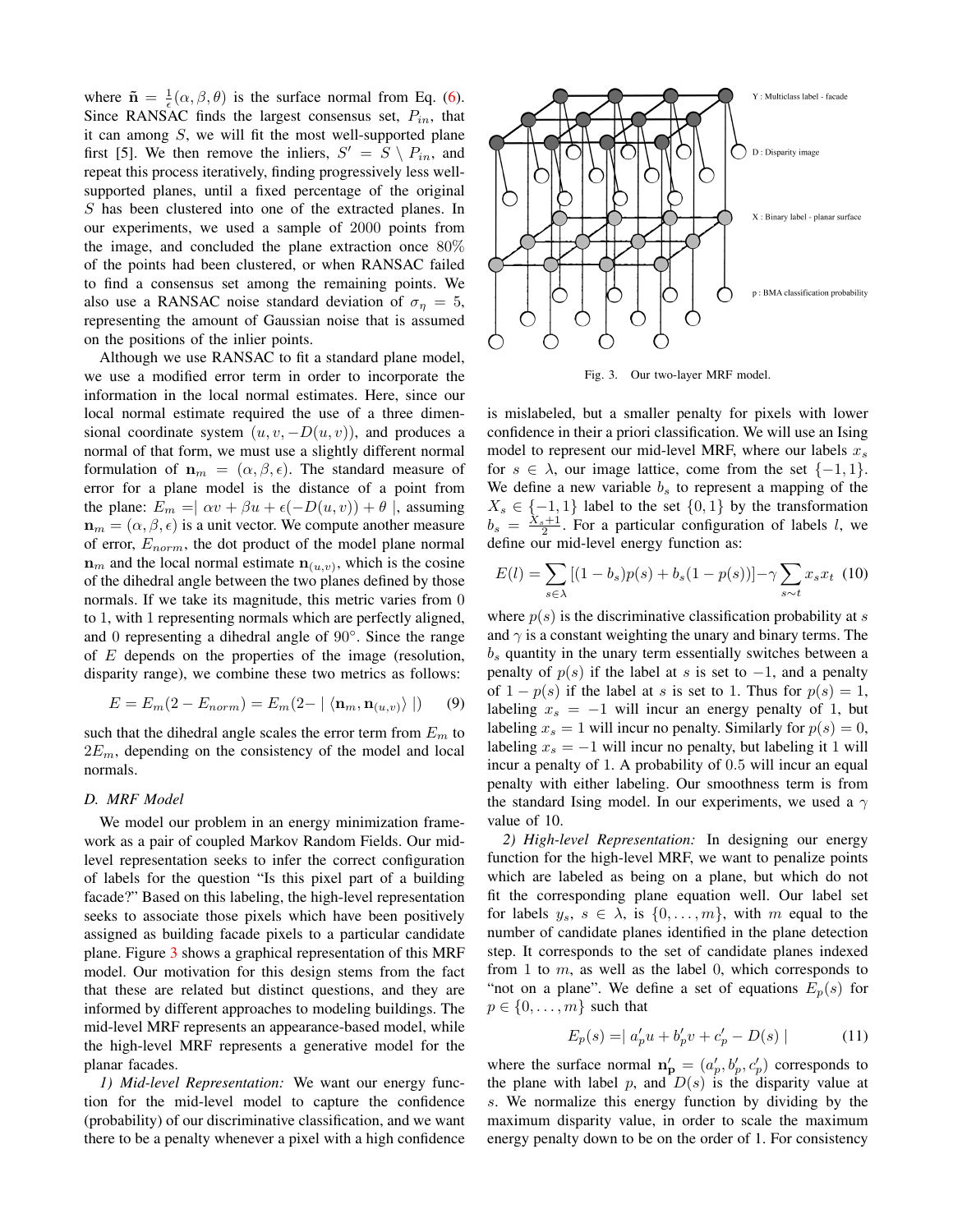in our notation, we define  $E_0(s)$  to be the energy penalty for a label of 0 at s, corresponding to the "not on a plane" classification. We set  $E_0(s) = b_s$ , such that a labeling of  $-1$ in the mid-level representation results in  $b_s = 0$ , so there is no penalty for labeling s as "not on a plane". Similarly, when  $x_s = 1$ ,  $b_s = 1$ , so there is a penalty of 1 to label any of the non-planar pixels as a plane.

To construct our overall energy function for the high-level MRF, we incorporate the exponential of the set of planar energy functions  $E_p$  with a delta function, so the energy cost is only for the plane corresponding to the label  $y_s$ . Since we cannot compute  $E_p$  without a valid disparity value, we use an indicator variable  $\chi_D \in \{0, 1\}$  to switch to a constant energy penalty for all planes and the no-plane option, in order to rely strictly on the smoothness term for that pixel's label. For the smoothness term, we use a Potts model, weighted like the mid-level representation, with a constant  $\gamma' = 1$ . Thus the high-level energy function we are seeking to minimize is:

$$
E(l) = \sum_{s \in \lambda} \sum_{p=0}^{m} \delta_{y_s = p} \cdot \exp\left(\chi_D E_p(s)\right) + \gamma' \sum_{s \sim t} \delta_{y_s = y_t} \tag{12}
$$

#### *E. Energy Minimization*

To perform the energy minimization, we use the graph cuts expansion algorithm, specifically the implementation presented in [6]. We perform the minimization in two stages. Although the two labeling problems are coupled, the results, at least in terms of their appearance, were more accurate when performed in this way. We first minimize the energy of the mid-level MRF to obtain an approximation to the optimal labeling of planar surface pixels. This step uses prior knowledge from the discriminative classification. Next, we use the mid-level labeling as well as the detected candidate planes as a prior for the high-level MRF, and we use graph cuts again to compute an approximation to that optimal labeling.

#### III. EXPERIMENTAL RESULTS

We have performed two experimental studies using our method on a new benchmark dataset<sup>1</sup>. We are not aware of another publicly available, human-annotated, stereo building dataset. Our full data set consists of 142 grayscale images from the left camera of a stereo imager<sup>2</sup>, each with a corresponding 16-bit disparity map. All images have  $500 \times 312$ resolution and human-annotated ground truth. We used 100 randomly selected images for training our discriminative classifier. Of the remaining 42 images, 21 were used for testing; 21 images were excluded from the test set because they are negative examples or the facades were too distant for the stereo camera to generate useful disparity values.

#### *A. Single Plane Segmentation*

Our testing data set contains 13 images which feature only one plane in the scene. In order to validate our methods, we

TABLE I SINGLE PLANE MODELING ACCURACY

| Image # | Mid F-score | High F-score | Angle $(°)$ |
|---------|-------------|--------------|-------------|
|         |             |              |             |
|         | 0.8905      | 0.9738       | 0.390       |
| 2       | 0.9242      | 0.9129       | 2.505       |
| 3       | 0.8859      | 0.8749       | 0.472       |
| 4       | 0.9117      | 0.9094       | 1.209       |
| 5       | 0.9607      | 0.7770       | 3.133       |
| 6       | 0.9168      | 0.9339       | 1.172       |
| 7       | 0.9371      | 0.7933       | 2.522       |
| 8       | 0.8180      | 0.9711       | 0.272       |
| 9       | 0.9836      | 0.9833       | 0.866       |
| 10      | 0.9074      | 0.8200       | 1.362       |
| 11      | 0.8410      | 0.9169       | 1.064       |
| 12      | 0.6298      | 0.4707       | 9.076       |
| 13      | 0.7440      | 0.3135       | 7.681       |
| Avg:    | 0.8731      | 0.8193       | 2.440       |

first tested the accuracy of our approach for both labeling and parameter estimation on this restricted data set. For each image, we hand-labeled a ground truth segmentation, and used only that region of the image to determine a ground truth plane with RANSAC. Next, we applied our method for inferring the segmentation labels and plane parameters and compared the results with our ground truth by computing the F-score for each mid- and high-level labeling, and the dihedral angle between the ground truth and primary estimated plane from the high-level labeling. In the case of the mid-level labeling, the f-score represents the accuracy of labeling building pixels from background, and for the highlevel it represents the accuracy of labeling the correct plane within the foreground. It should be noted that in most cases, several candidate planes were generated and then labeled by the MRF, but for our planar comparisons, we must select only one to compare with the ground-truth. This portion of our method is not yet automated, and we manually selected the best candidate plane from the set of applied labels. In most cases, this choice coincided with the label with the largest segmentation area, and was also generally the most vertical of the candidate planes. But in a few cases, notably image sets 12 and 13, the choice was somewhat ambiguous based on area or the magnitude of the u component of the normal. Future work will be devoted to refining this portion of our method for disambiguating labels in the absence of ground-truth. Our results are summarized in Fig. 4 and Table I.

Our results on the single-plane images indicate that our proposed method is robust and highly accurate. The average f-scores for both the mid-level and high-level labeling tasks are both above 80%, and the average dihedral angle is  $2.44^{\circ}$ . Additionally, all of the planes were accurate to within  $10^{\circ}$ of their ground truth orientations. It should be noted that although this image set was restricted to those with single facades, all of the images are of natural scenes which include occlusions and differences in illumination, the buildings were captured at different angles, and the buildings themselves have different sizes, textures, and architectural features.

<sup>1</sup>Available at http://www.cse.buffalo.edu/˜jcorso/r/gbs

<sup>&</sup>lt;sup>2</sup>Tyzx DeepSea V2 camera with 14 cm baseline and  $62°$  horizontal field of view.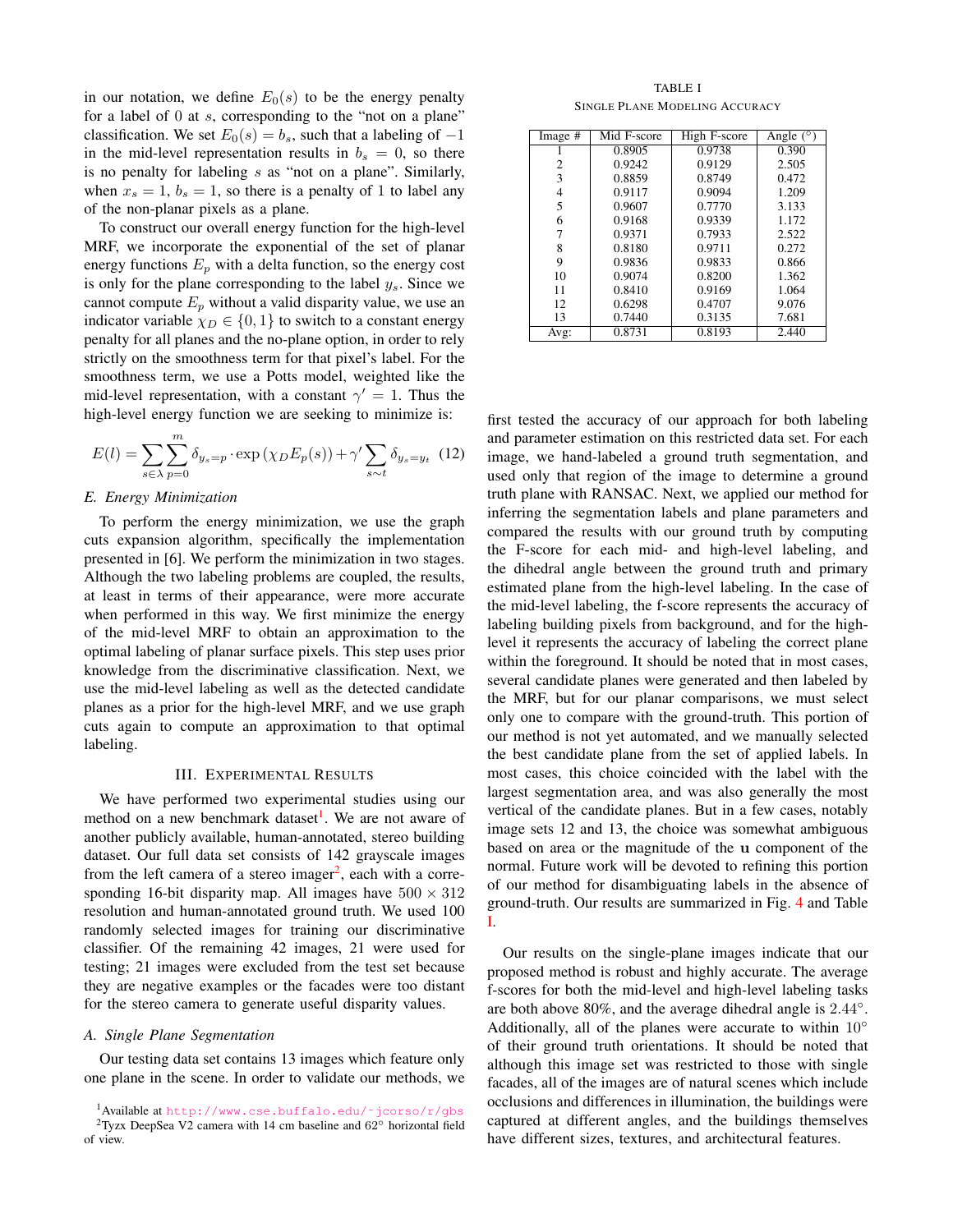

Fig. 4. Segmentations and planar facade estimates on single-facade images. For each example, they are (L to R) the original image, ground truth segmentation, high-level MRF labeling.

| TABLE II                         |
|----------------------------------|
| Multiple Plane Modeling Accuracy |

| Image #        | Mid F-score | <b>High F-score</b> | Angle $(°)$ |
|----------------|-------------|---------------------|-------------|
| 1              | 0.9886      | 0.9264              | 15.299      |
|                |             |                     | 2.113       |
| $\overline{2}$ | 0.9621      | 0.8751              | 0.513       |
|                |             |                     | 27.611      |
| 3              | 0.9452      | 0.6876              | 56.510      |
|                |             |                     | 1.309       |
| $\overline{4}$ | 0.9238      | 0.9249              | 0.340       |
|                |             |                     | 2.035       |
|                |             |                     | 83.228      |
| 5              | 0.9131      | 0.8953              | 0.686       |
|                |             |                     | 1.173       |
| 6              | 0.9492      | 0.9118              | 16.115      |
|                |             |                     | 0.860       |
|                |             |                     | 76.594      |
| 7              | 0.9735      | 0.9595              | 1.436       |
|                |             |                     | 0.383       |
| 8              | 0.8864      | 0.9302              | 3.011       |
|                |             |                     | 1.975       |
| Avg:           | 0.9427      | 0.8889              | 16.177      |

#### *B. Multiple Plane Segmentation*

We now proceed to analysis of more sophisticated scenes that include multiple facades at different orientations. We selected the 8 images from our testing set that contained at least 2 facades in the scene. Similarly to the single-plane experiments, we hand-labeled a ground truth segmentation, and for each ground-truth facade, used only that region of the image to determine a ground truth plane with RANSAC. When the MRF segmentation produced more than one plane label over a ground-truth plane region, we again manually chose the best of those candidates for our comparison of angular accuracy to the ground truth. Once again, the best candidate plane often coincided with the largest label area and most vertical plane, but not consistently. For example, in image set 1 of Fig. 5, the segmentation of the left facade is divided among white, light gray, and dark gray labels, but we we compute the dihedral angle only for the dark gray candidate plane because it was the most accurate to the ground-truth for that region. Our results are summarized in Fig. 5 and Table II.

As with the single-plane experiments, the accuracy of labeling the primary facades in the image is generally very good, and in most cases does not require any manual disambiguation for the angular accuracy. However, for some of the minor facades in the image (either small, distant, or obliquely angled) the error in either the labeling or the plane estimation, or both, was large. In particular, image sets 4 and 6 in Fig. 5 show the difficulty in achieving good estimates for distant planes, as they have large errors in the plane estimation, and both plane estimation and labeling, respectively. It should be noted, however, that the plane estimation errors in these cases are primarily in the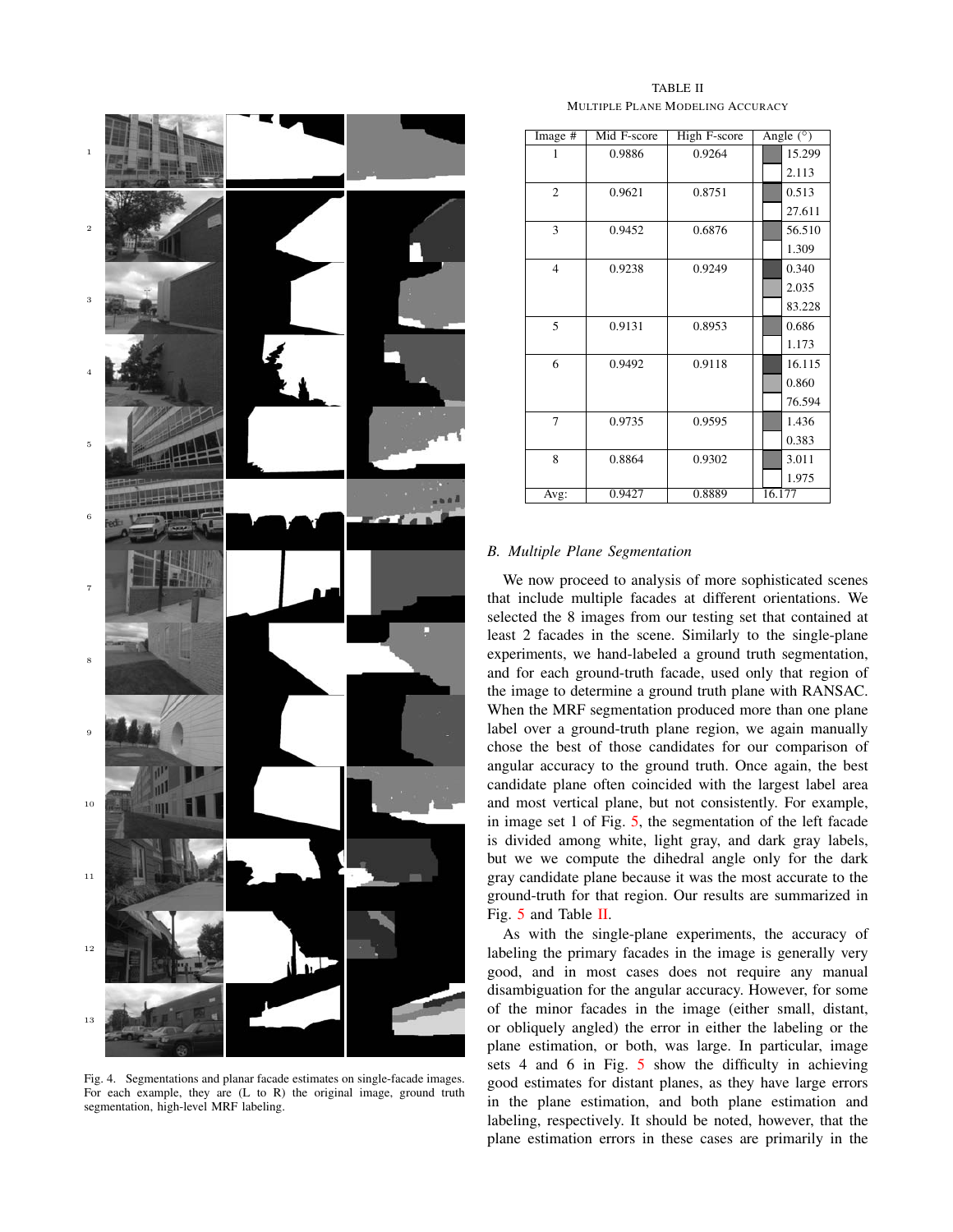rotation about the v-axis, leading to plane estimates which are reasonably accurate in their rotation about the u-axis, but are far from being vertical. Since we are working under the assumption that most buildings have upright facades, it may be possible in the future to apply a constraint to correct these estimates.

## *C. Analysis*

Averaged over all 21 images in our testing set, the midlevel labeling achieved an accuracy of 0.8996, and the highlevel labeling achieved an accuracy of 0.8458. The average dihedral angle among all of the 31 ground-truth planes in the 21 images was  $10.416°$ .

The accuracy of our methods on natural scenes is correlated with the quality of the disparity maps, as well as the location of the facades within the usable range of the stereo camera. For example, the camera used to capture our dataset can only resolve features up to  $45 \, \text{cm}$  at a distance of  $15 m$ . Thus, even moderately distant facades are likely to be significantly more prone to large errors in their estimates; they will be both small in the frame and less likely to find an accurate consensus set in RANSAC due to the uncertainty in their disparity values. Similarly, for a facade with many invalid disparity values, it may not be sampled adequately, and the points it does have may erroneously be included as part of an inlier set that does not actually lie on the facade. Limitations of this nature will depend on the specific stereo imager used, but in general, a more accurate and dense disparity map will enable the discovery of a more accurate candidate plane set.

One of the drawbacks of our method is that for validation, we manually disambiguate inconsistent labels for our accuracy measures. For localization and navigation purposes, this may not be an issue, as a mobile platform may have have odometry information that can track the planes in the scene and help distinguish between these labels. In the absence of ground-truth information, the mobile platform could also consider the power set of candidate plane labels to find if one set corresponds well with its other semantic information about the surrounding area. However, we intend to investigate this area further in order to develop a more automated way of determining the best plane estimate for each facade in the absence of ground-truth information. Incorporating other semantic information such as vanishing points may help to improve the quality of both the candidate planes and their segmentations.

#### IV. CONCLUSION

We present a system for building facade segmentation from stereo images with parameter estimation of the identified planar surfaces. Our results show high accuracy in both detection of buildings ( $\sim 90\%$ ) and their facades ( $\sim 85\%$ ), and in estimation of their plane parameters ( $\sim 10^{\circ}$ ). The performance we have demonstrated indicates a promising step toward mobile robot localization and guidance via semantic scene understanding. Our intended future work in that direction includes refinement and improvement of our methods and eventual deployment on a mobile platform as part of a semantic guidance system. A first step will be to perform greater performance anaysis through cross validation with our full data set and the application of our method to further data sets that we intend to gather. We also plan to incorporate more semantic information (e.g. through vanishing point analysis or detection of other objects in the scene) into our framework to improve accuracy.

#### **REFERENCES**

- [1] J. J. Corso, "Discriminative modeling by boosting on multilevel aggregates," in *Proceedings of IEEE Conference on Computer Vision and Pattern Recognition*, 2008.
- [2] J. A. Delmerico, J. J. Corso, and P. David, "Boosting with Stereo Features for Building Facade Detection on Mobile Platforms," in *e-Proceedings of Western New York Image Processing Workshop*, 2010.
- [3] Y. Freund and R. Schapire, "A Decision-Theoretic Generalization of On-Line Learning and an Application to Boosting," *Journal of Computer and System Sciences*, vol. 55, no. 1, pp. 119–139, 1997.
- [4] J. J. Corso, D. Burschka, and G. Hager, "Direct plane tracking in stereo images for mobile navigation," in *IEEE International Conference on Robotics and Automation*, 2003.
- [5] M. A. Fischler and R. C. Bolles, "Random sample consensus: a paradigm for model fitting with applications to image analysis and automated cartography," *Commun. ACM*, vol. 24, no. 6, pp. 381–395, 1981.
- [6] Y. Boykov, O. Veksler, and R. Zabih, "Fast approximate energy minimization via graph cuts," *Pattern Analysis and Machine Intelligence, IEEE Transactions on*, vol. 23, no. 11, pp. 1222–1239, 2002.
- [7] T. Korah and C. Rasmussen, "Analysis of building textures for reconstructing partially occluded facades," *Computer Vision–ECCV 2008*, pp. 359–372, 2008.
- [8] A. Wendel, M. Donoser, and H. Bischof, "Unsupervised Facade Segmentation using Repetitive Patterns," *Pattern Recognition*, pp. 51– 60, 2010.
- [9] J. Hernández and B. Marcotegui, "Morphological segmentation of building façade images," in *Image Processing (ICIP), 2009 16th IEEE International Conference on*. IEEE, 2010, pp. 4029–4032.
- [10] P. David, "Detecting Planar Surfaces in Outdoor Urban Environments," ARMY Research Lab, Adelphi, MD. Computational and Information Sciences Directorate, Tech. Rep., 2008.
- [11] J. Bauer, K. Karner, K. Schindler, A. Klaus, and C. Zach, "Segmentation of building models from dense 3D point-clouds," in *Proc. 27th Workshop of the Austrian Association for Pattern Recognition*. Citeseer, 2003, pp. 253–258.
- [12] S. Lee, S. Jung, and R. Nevatia, "Automatic integration of facade textures into 3D building models with a projective geometry based line clustering," in *Computer Graphics Forum*, vol. 21, no. 3. Wiley Online Library, 2002, pp. 511–519.
- [13] R. Wang, J. Bach, and F. Ferrie, "Window detection from mobile LiDAR data," in *Applications of Computer Vision (WACV), 2011 IEEE Workshop on*. IEEE, 2011, pp. 58–65.
- [14] D. Gallup, J. Frahm, and M. Pollefeys, "Piecewise planar and nonplanar stereo for urban scene reconstruction," in *Computer Vision and Pattern Recognition (CVPR), 2010 IEEE Conference on*. IEEE, 2010, pp. 1418–1425.
- [15] J. Kosecka and W. Zhang, "Extraction, matching, and pose recovery based on dominant rectangular structures," *Computer Vision and Image Understanding*, vol. 100, no. 3, pp. 274–293, 2005.
- [16] W. Zhang and J. Kosecka, "Image Based Localization in Urban Environments," in *Proceedings of the Third International Symposium on 3D Data Processing, Visualization, and Transmission*. IEEE Computer Society, 2006, pp. 33–40.
- [17] D. Robertson and R. Cipolla, "An image-based system for urban navigation," in *Proc. of British Machine Vision Conf.*, vol. 1. Citeseer, 2004, pp. 260–272.
- [18] H. Hoppe, T. DeRose, T. Duchamp, J. McDonald, and W. Stuetzle, "Surface reconstruction from unorganized points." *Computer Graphics(ACM)*, vol. 26, no. 2, pp. 71–78, 1992.